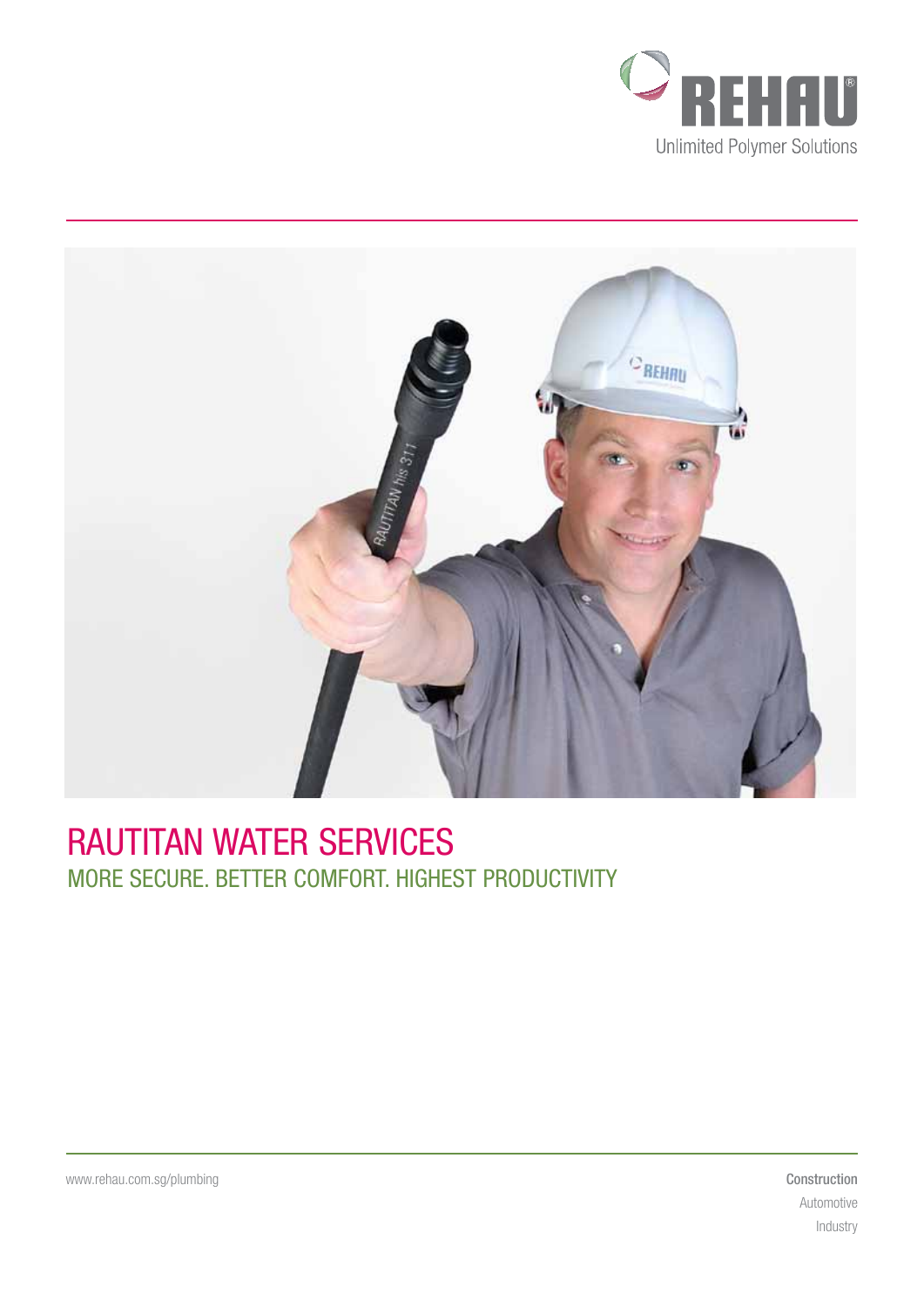# EASIER ENGINEERED FOR YOUR CONVENIENCE



### MAXIMUM FLEXIBILITY, ULTIMATE DESIGN FREEDOM

Even in the most confined space, the superior flexibility of the RAUTITAN PE-Xa pipes give you the freedom to bend around corners and around existing services to complete the installation. In addition the simple mechanical joint can be confidently made in very restricted spaces making it the ideal system for renovation or water service extensions.

### no case of mistaken identity

Installation of 'cold water pipes' (PN10) for hot water applications may result in the pipe bursting and can cause significant consequential damages. Further, any incorrect installation can not be detected during pressure test.

The RAUTITAN his 311 system includes a single PN20 pipe for both hot and cold water applications, completely removing any risk of pipe bursting due to the use of the wrong pipe class. Not only mistakes are eliminated but also cold water systems share the highest protection against pressure surge.

### One pipe for hot and cold



### NO POWER, NO HEAT, NO WORRIES

The RAUTITAN system can be installed under almost any weather conditions and at any location since it requires no electricity.

RAUTITAN's robust 'cold' compression sleeve jointing technology requires no brazing, no welding, no open flames or hot welding tools (up to 260°C). Avoid the risk of damage to existing building elements or other services (e.g. electrical) caused by open flames or high temperatures; and of course the risk of injury to your team. In addition, save your valuable time usually spent applying for a hot work permit.

### No welding, No brazing!



### Turn a Two-Man Job into One

Many projects require installations above your head. Where conventional fusion welding techniques can require '3' hands to hold-in-place and join during installation, the RAUTITAN's light weight materials and simple jointing process ensure it is a one man job.

up to 50% less labour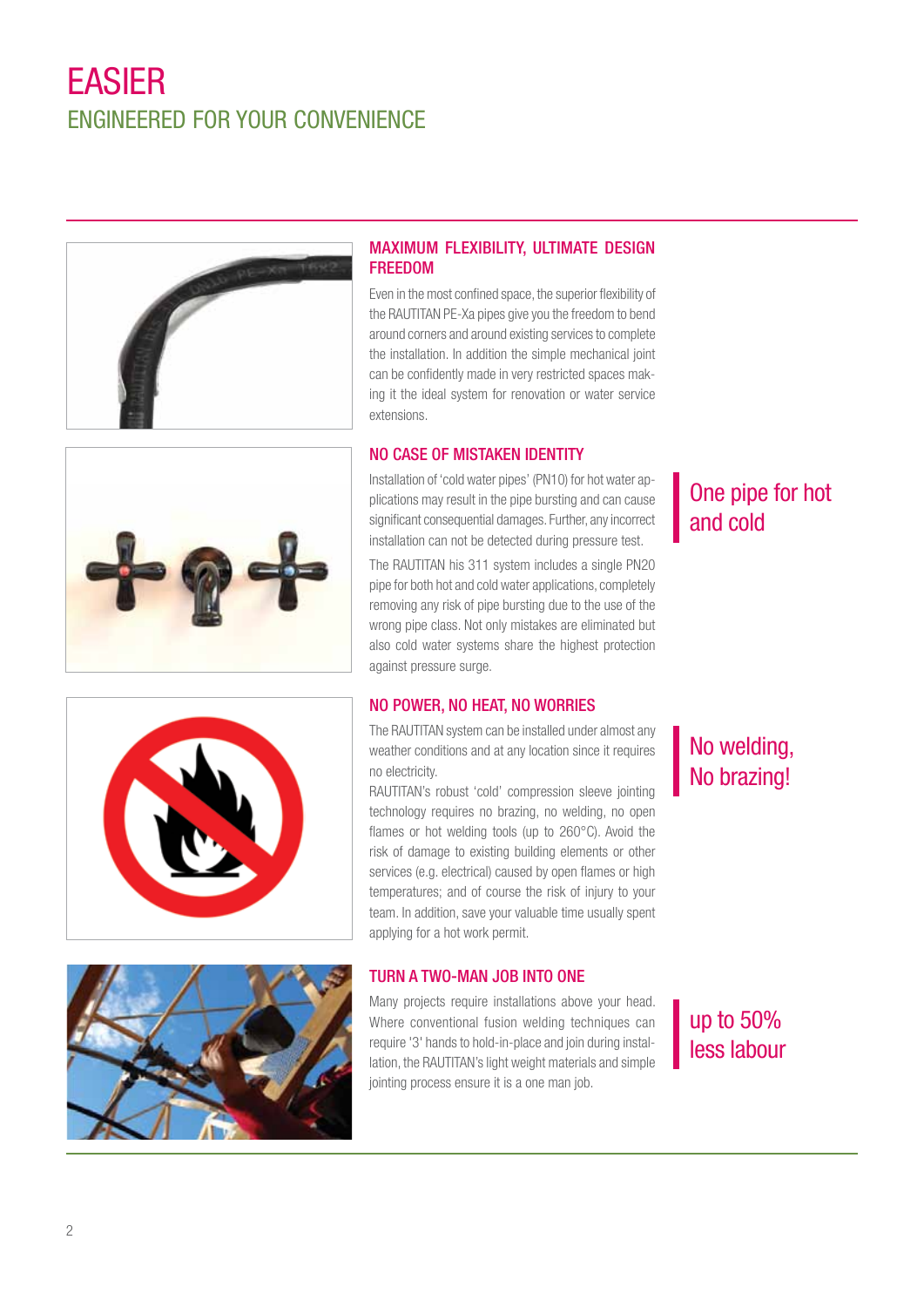# FASTER SAVE TIME, SAVE COST



### MORE TIME, MORE JOBS

With growing advancements in modern construction techniques, projects are moving faster than ever before; and with that growing client expectation. The RAUTITAN system provides:

- Simple, fast and robust jointing technique
- Up to 100m coiled pipe runs. No joint!
- More than 30% less joints per installation
- No waiting for cool down periods before pressurizing the system

For over 30 years, REHAU installers have proven the RAUTITAN system is installed more than 30% faster compared with welding and/or brazing based systems. Use your saved time to take up more jobs and generate more income.

#### STOP THROWING AWAY YOUR PROFIT

Available in easy to use coils (up to 100m long), the RAUTITAN pipes can be cut exactly to the length of the

### More than 30% faster



required pipe run. Available in straight lengths only; traditional systems not only require extra joints (and hence extra risk/time) but can never be cut exactly to required length without some wastage. Experience shows that more than 20% of wastage can be saved.

### 20% less wastage



### REDUCE INVENTORY

Available in a single PN20 pipe for both hot and cold water, the RAUTITAN system can significantly reduce your pipe inventory value and save valuable space on-site.

up to 25% reduction in pipe inventory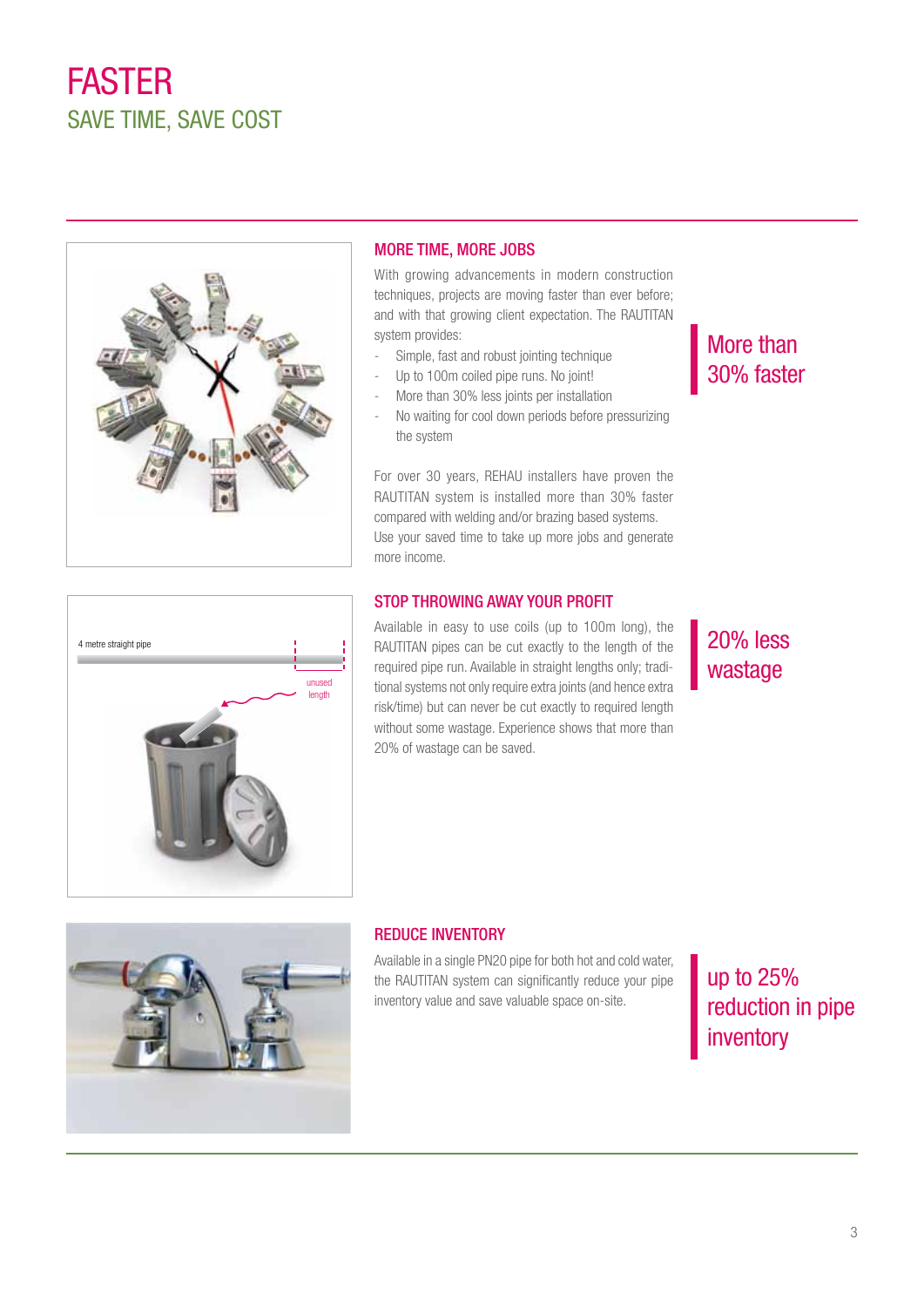# MORE SECURE SIMPLE. ROBUST. RELIABLE.



### SIMPLY THE MOST RELIABLE JOINT

REHAU's compression sleeve connection creates a permanently sealed joint with the pipe, fitting and compression sleeve. Additional O-rings or other sealants, which can be weak points over the long-term, are not needed because the pipe itself functions as a sealant.

Unlike other jointing technologies where there are uncertainties if the joint is properly soldered, crimped, tightened or welded, the quality of the RAUTITAN joint can be confirmed by a quick visual inspection.

The RAUTITAN compression sleeve joint is a simple, robust and reliable connection; that is not compromised by uncontrollable factors such as:

- Incorrect heating, cooling and holding times during welding: too short it leaks; too long or over-push it may completely seal up the hole
- Poor workmanship and/or unskilled workers

pressure test up to 300psi

100% permanent leak-proof joint



### THREE STEPS TO SECURITY

Making a 100% leak-proof joint has never been this easy.

REHAU's compression sleeve joint is made in just three simple steps

- 1. Expand the pipe
- 2. Slide in the fitting
- 3. Compress the joint

Utilized for over 30 years and across millions of connections REHAU guarantees a 100% permanent leak-proof joint in just three simple steps!

**Reduce** workmanship fault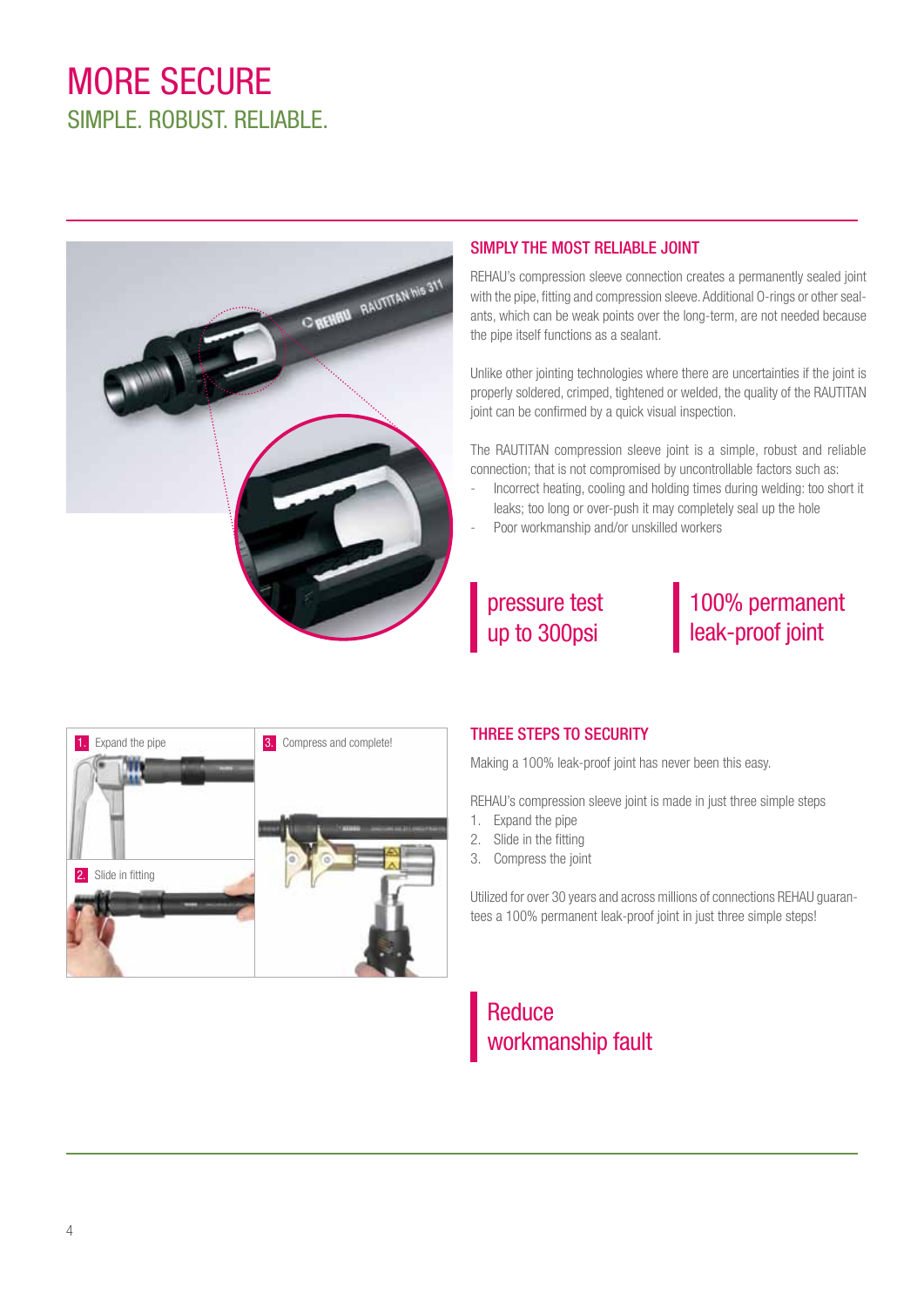

### FEWER JOINTS, FEWER MISTAKES

Even the most skilful plumber can make a mistake during jointing, not to mention the unskilled worker. Maximum flexibility of the pipe system and availability of coils can reduce the number of joints per installation by more than 30%. Elbow fittings are replaced by a smooth bend of the premium RAUTITAN PE-Xa pipe

Many systems are available in only 4 meter straight lengths. This means for a 100m straight pipe run there are more than 48 joints to be made. Available in flexible coils up to 100m run, the RAUTITAN system can be installed in one single pipe run; no connections; 100% system security!

### LONG-TERM PEACE OF MIND



With more than 60 years of world class polymer engineering and 30 years of plumbing experience, the RAUTITAN system has been developed for the future. RAUTITAN PE-Xa pipes combined with the advanced PVDF/PPSU polymer fittings and Dezincification Resistant Brass threaded fittings are significantly more resistant to scaling, corrosion and/or erosion than traditional systems such as copper.

Due to the corrosion and scaling resistant properties, the RAUTITAN system provides the highest standards of hygiene and hydraulic performance, today and in the future!

#### EXCELLENCE THAT LASTS

Every installer, designer or developer is considered a REHAU project partner. We are committed to providing excellent support and service to ensure the security, quality and performance of all REHAU systems for our customers during installation and operation. With this in mind, REHAU provides a comprehensive ten-year warranty\* to our project partners.

\* Conditions apply



>30% less joints

### 10 year warranty\*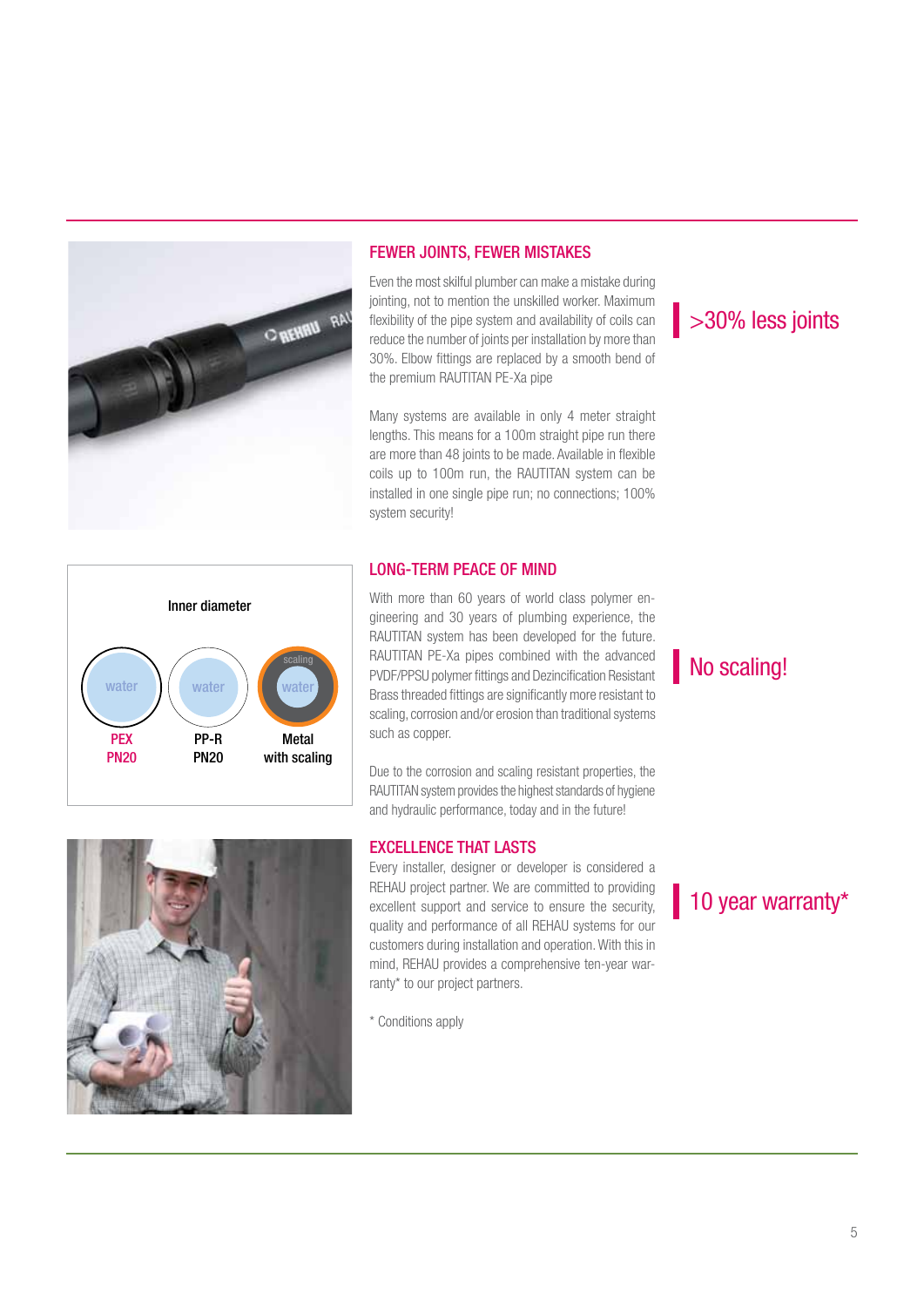# high quality plumbing system

simple. robust. reliable.



### rautitan his 311 pipes

RAUTITAN pipes are made from high density cross-linked polyethylene (PE-Xa). The cross linking process causes the individual polyethylene molecules to bond in a three-dimensional network creating a tough and durable pipe with superior:

- long-term stability
- high temperature resistance and
- high pressure resistance
- superior flexibility and strength.

The external black PE-sheath blocks more than 99.9% of light transmission through the pipes to prevent the growth of algae within the plumbing system to maintain the system's hygiene.

The RAUTITAN his 311 system includes a single PN20 pipe system for both hot and cold water, which has been exposed in long-term tests at extreme temperature and pressure conditions to confirm its lifespan of over 50 years even for hot water application.

| <b>RAUTITAN his 311 Pipe Dimensions</b> |                  |                          |                 |
|-----------------------------------------|------------------|--------------------------|-----------------|
| Outer pipe dimensions                   | Wall thickness   | Coil Length              | Straight Length |
| $16 \text{ mm}$                         | $2.2 \text{ mm}$ | 100 metres               | 5 metres        |
| $20 \text{ mm}$                         | $2.8$ mm         | 100 metres               | 5 metres        |
| $25 \text{ mm}$                         | $3.5 \text{ mm}$ | 25/50 metres             | 5 metres        |
| $32 \text{ mm}$                         | $4.4 \text{ mm}$ | 25/50 metres             | 5 metres        |
| 40 mm                                   | $5.5 \text{ mm}$ | $\overline{a}$           | 5 metres        |
| 50 mm                                   | $6.9$ mm         |                          | 5 metres        |
| 63 mm                                   | 8.6 mm           | $\overline{\phantom{a}}$ | 5 metres        |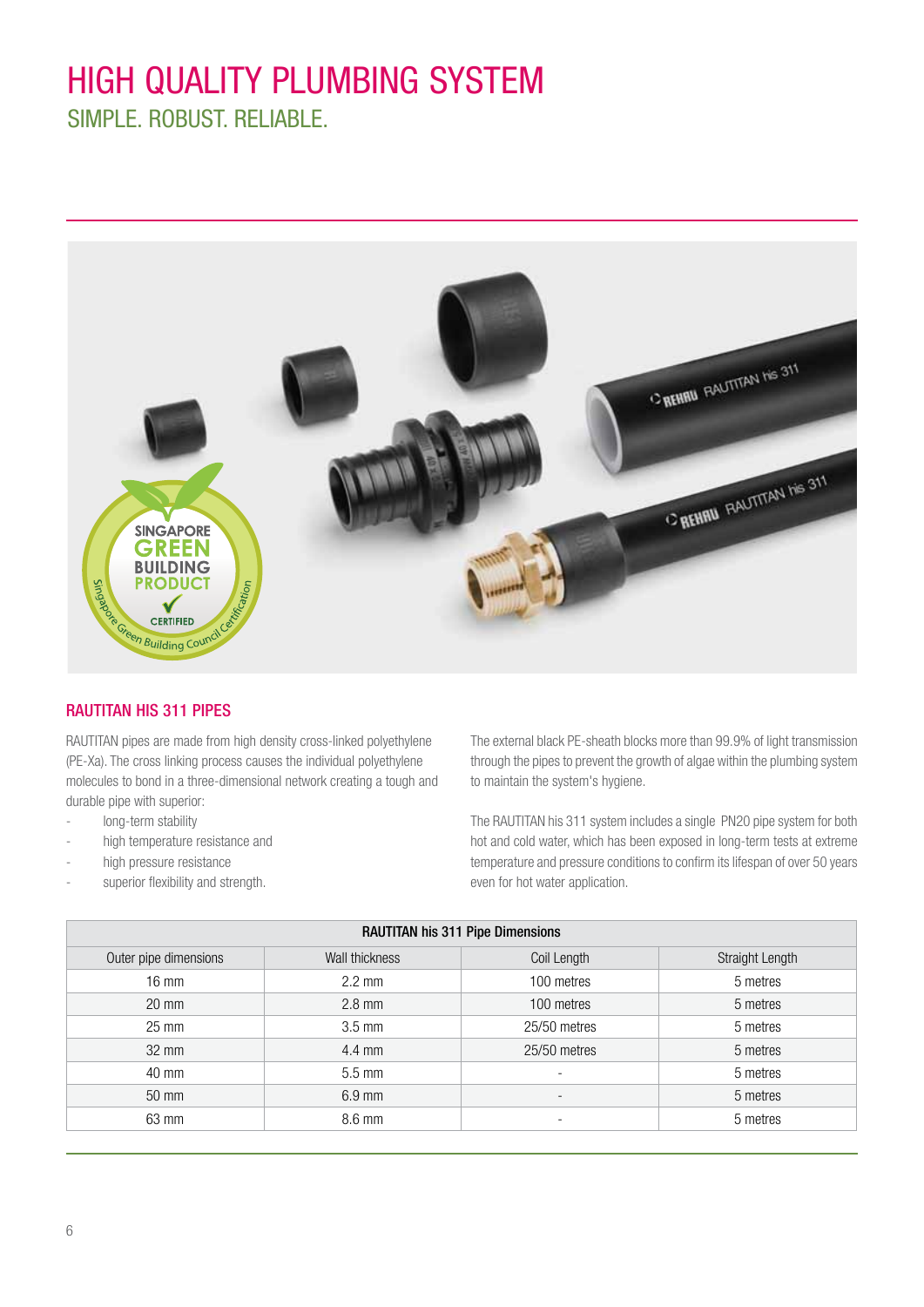

### rautitan PX FITTINGS

Honoured with the Design Plus award by the German Design Council within the scope of the Material Vision 2009 fair. Design Plus means outstanding material quality and excellent design.

Available for sizes from 16mm up to 40mm for non-threaded fittings, the RAUTITAN PX fittings are made from robust polymer material (PPSU). This advanced polymer materials have been engineered to the highest REHAU quality. 100% protection from corrosion impacts, tough and durable for any site condition.



### rautitan MX FITTINGS

RAUTITAN MX fittings are made of the highest quality dezincificationresistant brass have, providing long-term resistance and performance.

RAUTITAN MX fittings are available for sizes from 50mm to 63mm and all threaded fittings 16-63mm.

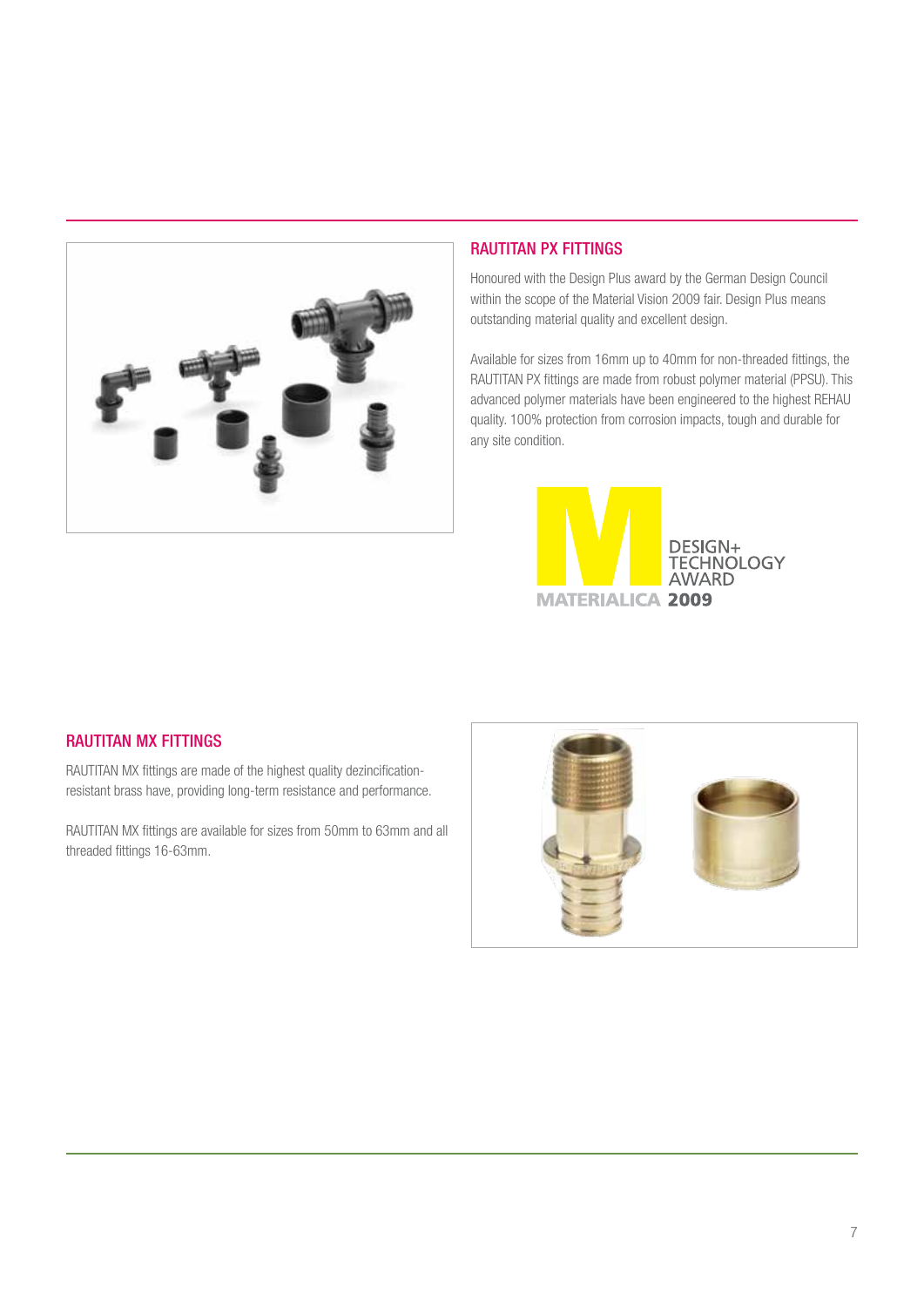# RAUTOOLS UNIVERSAL & PROFESSIONAL

### **RAUTOOL KITS**

The quality and security of the RAUTITAN compression sleeve joint is only possible with the use of the universal and professional RAUTOOL assembly tool range. Developed specifically for the RAUTITAN system, the RAUTOOL program has been designed for the REHAU installer and is constantly being upgraded and improved by our research and development team.

Only RAUTOOL assembly tools guarantee easy installation and fully leak-proof connections. Its compact construction simplifies handling and also makes it possible to install in the toughest construction sites. Available in a multitude of modular options, the RAUTOOL program can be tailored to the individual needs of each and every installer.

Simple mechanical design and robust materials ensure long-lasting performance, minimal tool maintenance and regular calibration.



RAUTOOL M1



RAUTOOL H2



RAUTOOL A-Light



RAUTOOL HG1

### Quality and certifications

The global RAUTITAN system is independently tested and locally approved by leading laboratories and authorities. Tests are carried out according to relevant standards such as British (BS 7291 Part 1, 3), Australian (AS 2492, AS 2537 and AS 4020) and American (ASTM F 876) standards.

| Australia   |  |
|-------------|--|
| New Zealand |  |
| Taiwan      |  |

: Watermark : BRANZ Taipei Water Authority



Hong Kong : Office of Water Authority

Singapore : PUB, Water Department United Kingdom: WRAS











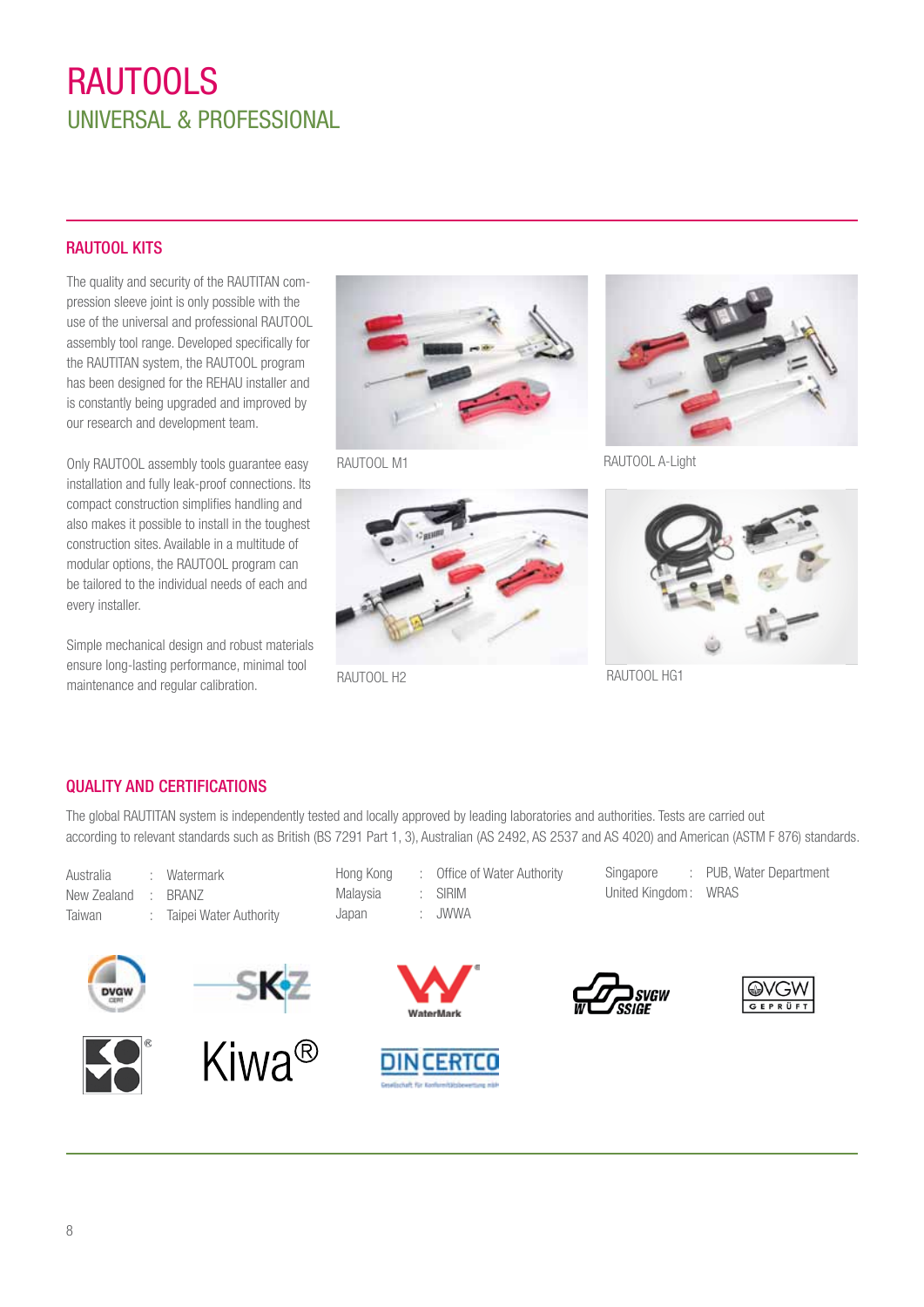# RAUTITAN Water ServiceS TRUSTED BY THE WORLD



Eureka Tower - Melbourne, Australia



Bel-Air No. 8 - Hong Kong, China



Connexion Farrer Park Hospital - Singapore



Concourse Skyline - Singapore **Parvis Residence - Singapore** Parvis Residence - Singapore Parvis Residence - Singapore **Hyflux Innovation Centre - Singapore** 

Since the 80's, millions of connections have been created in Austria, Australia, Canada, Czech Republic, Denmark, Great Britain, Hong Kong, Hungary, Germany, Japan, Malaysia, Netherlands, New Zealand, the Philippines, Poland, Portugal, Singapore, Spain, Switzerland, Taiwan, Thailand and the USA by using REHAU compression sleeve jointing technology. The RAUTITAN his 311 system has been proven to meet all the requirements of the plumbing trade.

### Project references in Asia and Australia

- Eureka Tower, Melbourne, Australia
- Bel-Air No. 8, Hong Kong, China
- Central Park Tower I & II, Hong Kong, China
- JW Marriott Hotel, Medan, Indonesia
- Discovery Shore Hotel, Boracay Island, Philippines
- Radisson Hotel Cebu, Cebu, Philippines
- Kim Keat Gardens, Singapore
- Sandalwood, Singapore
- Courts Mega Store, Tampines Singapore
- Marina Integrated Resort, Singapore
- Luxus Hills (ph 1-3), Singapore
- Connexion Farrer Park Hospital, Singapore
- Kasara "The Lake", Sentosa, Singapore
- Woh Hup HQ, Singapore
- Parvis Residence, Singapore
- Hyflux Innovation Centre, Singapore
- National University of Singapore "Khaya & Angsana Residential Colleges", Singapore
- Lincoln Suites, Singapore
- Concourse Skyline, Singapore
- iLIV, Singapore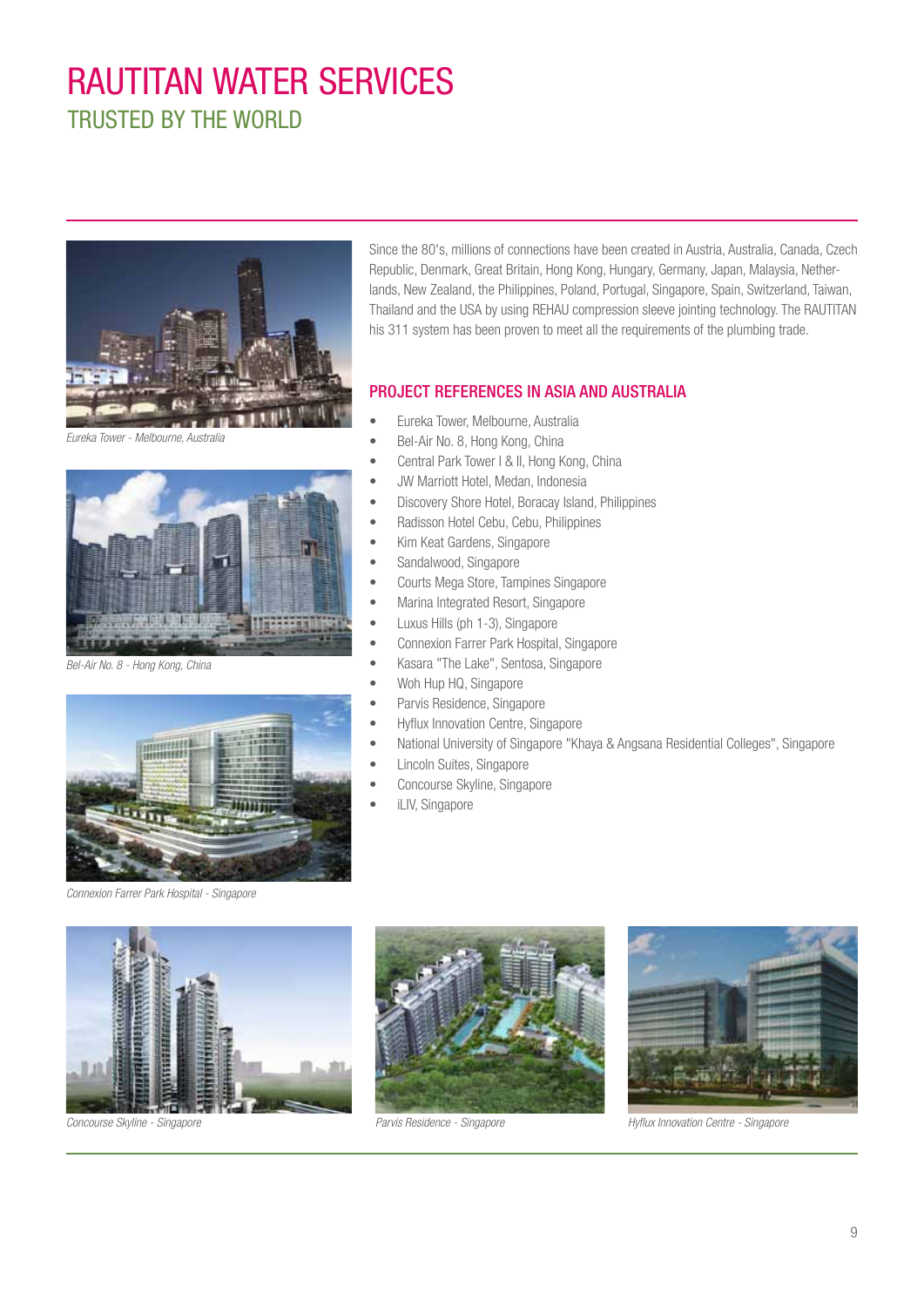# REHAU SERVICE One-Stop Supplier of Quality Solutions

REHAU is committed to excellence and quality in both its products and people. We listen so we can offer precise and customised solutions that suit your market's needs. Every REHAU product is strictly produced according to the most stringent German engineering guidelines, with the company certified to ISO 9001 standards.



### Network of highly trained partners and installers

Our regular technical seminars, workshops and trainings as part of our REHAU Training Academy programmes are not only to help our partners to achieve greater professional competence, but also to build a close bond and network among us. Subsequent refresher and new product courses are also provided to ensure our partners stay abreast with the latest advancements in building technology and thereby improve their long-term competitiveness.





### Technical Support

We recognise that a successful solution requires the right tools, the know-how of an experienced team and the desire to create a product that exceeds customers' expectations. We are happy to help our partners to achieve their goals from project planning to job-site supports via the REHAU Competence Team, which you may contact through your nearest REHAU sales office listed on the back of the brochure.

### Support & service where it counts